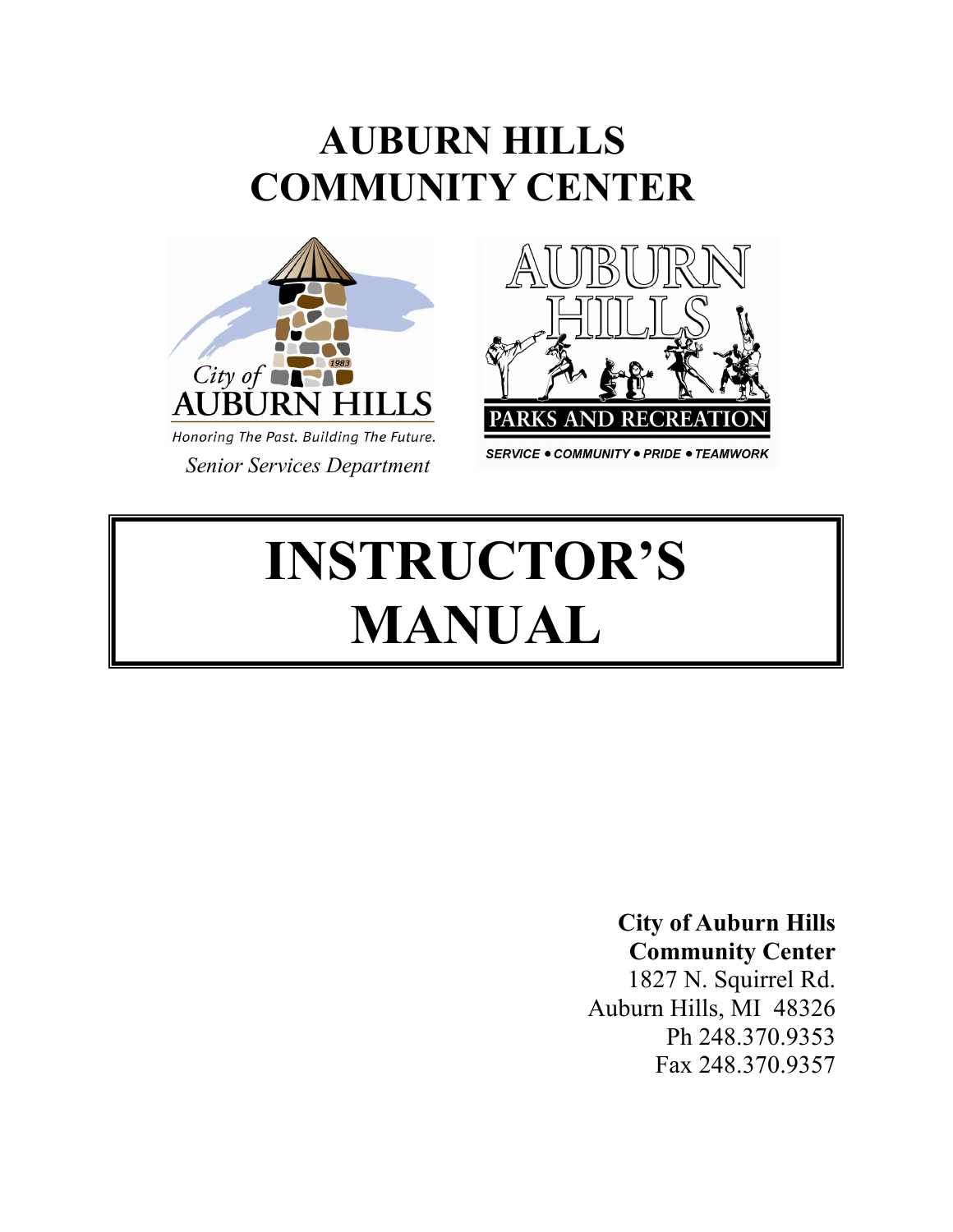# **TABLE OF CONTENTS**

City of Auburn Hills Welcome How to become an Instructor Program Coordinator Instructor Duties/Responsibilities Course Registration Information Course Evaluation Student Confidentiality Absences, Substitutes, Class Cancellations Inclement Weather Instructor Payment Procedure Emergencies Safety Policies/Procedures *Course Evaluation Form Instructor Profile Course Proposal Form*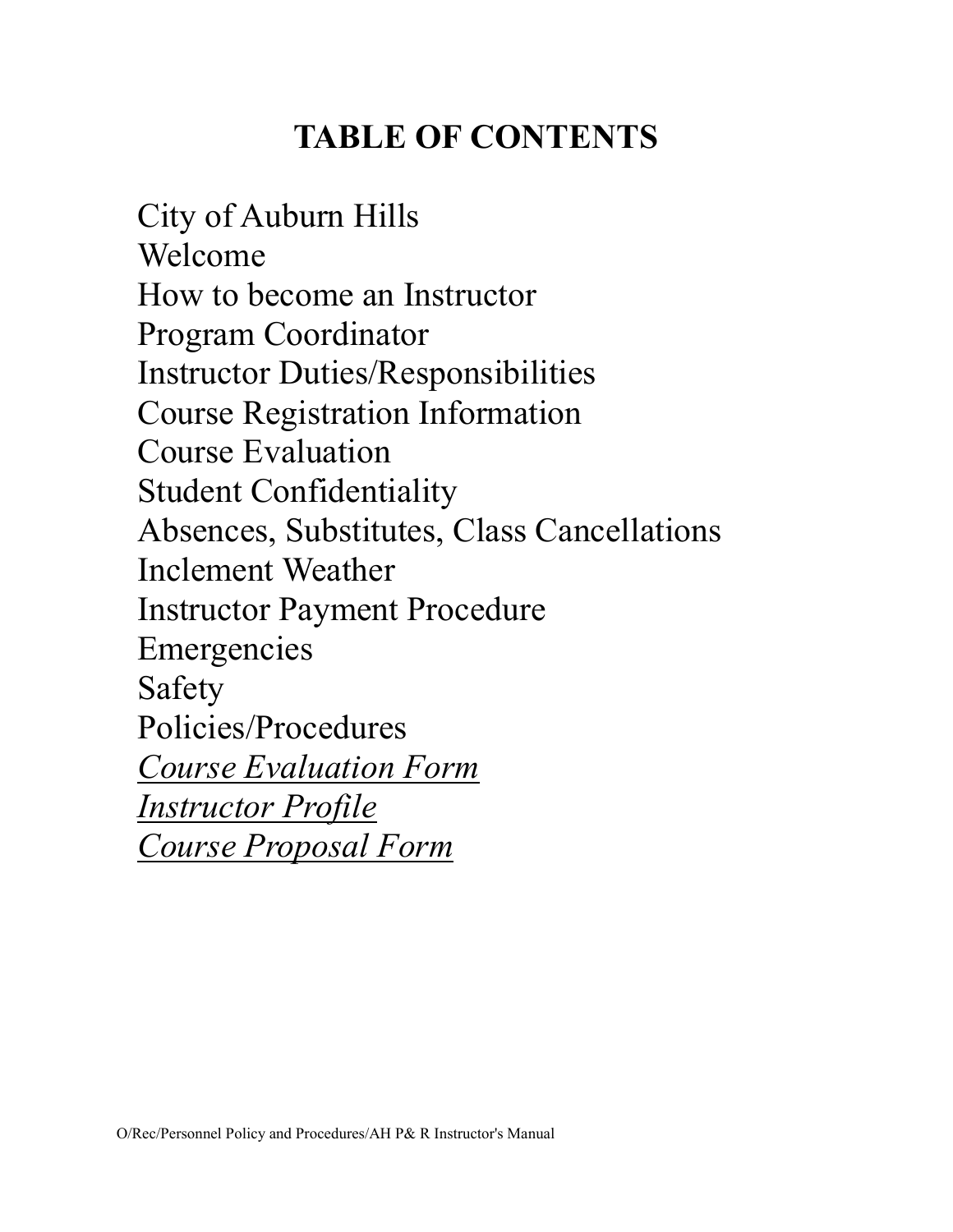# **WELCOME**

The City of Auburn Hills Community Center offers a variety of classes, workshops, seminars and activities. We would like to thank you for your interest in contributing your knowledge and expertise to enrich the lives of others in this community. Your participation and involvement will compliment the diversity of our programming and contribute to the overall success or the programs.

#### **AUBURN HILLS Community Center Auburn Hills Parks & Recreation Mission Statement**

The City of Auburn Hills Community Center serves as a focal point for community activities, programs and special events sponsored by the City. Designed for youth, senior citizens and everyone in between, the Community Center promotes healthy, active lifestyles for all, and provides a place for a host of programs and services for the Auburn Hills community.

#### **Hours of Operation**

The Auburn Hills Community Center is located at 1827 N. Squirrel Rd, within the City Campus. Operating hours for the Center are as follows:

| Monday-Friday | 8:00am-9:00pm  |
|---------------|----------------|
| Saturday      | 10:00am-9:00pm |
| Sunday        | <b>CLOSED</b>  |

Our administrative staff and the majority of our support staff are on duty Monday-Friday. On Saturdays, our building is staffed with one building supervisor, one front desk clerk, and one custodian. Special events throughout the year are staffed accordingly.

#### **Department Services**

The following services are available through the Community Center:

- Troubleshooting and basic room set-up (missing equipment, locked rooms)
- Information Center (field questions regarding class information when instructor is not available)
- Payroll (checks mailed directly to you)
- Marketing program through brochures, press releases, flyers and speaking appearances
- Participant registration, refunds, and other related administrative duties
- Providing instructor with class rosters/attendance sheets and evaluations

To assist the "on site" staff and help them perform more efficiently, please:

- Check in with the Front Desk Staff
- $\bullet$  Pick up  $\&$  drop off class rosters and attendance sheets
- Read all communications and fill out paperwork in a timely manner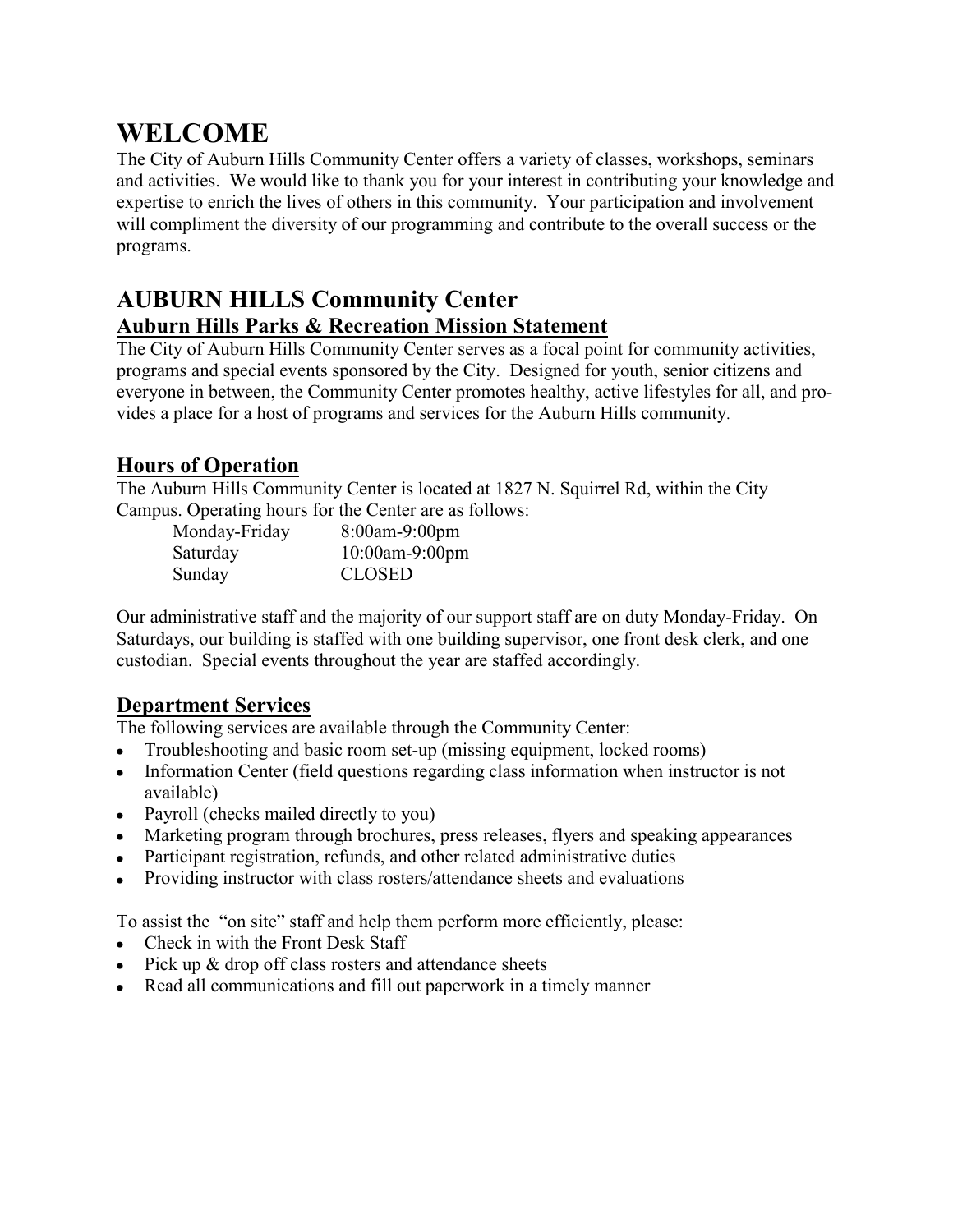#### **Please Notify Us:**

- When possible changes may occur (at least one week in advance)
- When you are ill and no substitute is available
- When your class will be out of the classroom or on a field assignment
- When there are any changes in the class

Your needs for supportive services should be discussed with your Program Coordinator. Materials should be reviewed together and completion dates mutually agreed upon. Whenever possible, instructors should be self-contained providing for their own clerical and material needs.

# **HOW TO BECOME AN INSTRUCTOR**

Auburn Hills Parks and Recreation hires and/or contracts with instructors to teach a specific activity. In order to become an instructor for the City of Auburn Hills Parks and Recreation, a potential instructor must do the following:

- Submit a *Course Proposal Form* (see back of packet)  $\bullet$
- Submit an *Instructor Profile Form* (see back of packet)
- Submit copies of all pertinent certificates and licenses relating to course
- Submit a copy of your Drivers License and successfully complete a Background Check form

All paperwork must be submitted to: Auburn Hills Community Center 1827 N. Squirrel Road Auburn Hills, MI 48326

The Program Coordinator will review this information and meet with a potential instructor to discuss the course and all details. If the Coordinator decides to proceed with the course, the instructor will either be hired on as staff or sign an "Agreement for Instructional Services" contractor to become a "contract instructor". The instructor may also be required to provide **Liability Insurance.** Your Program Coordinator can provide you with more information on this.

# **PROGRAM COORDINATOR**

Your Program Coordinator is probably the person who either hired you or contracted with you. This person is your strongest link with the Department. Communicate with this person regarding teaching assignments, curriculum, material needs, evaluations, salary and any concerns you have. Each staff member has voicemail and email that can be used to leave messages.

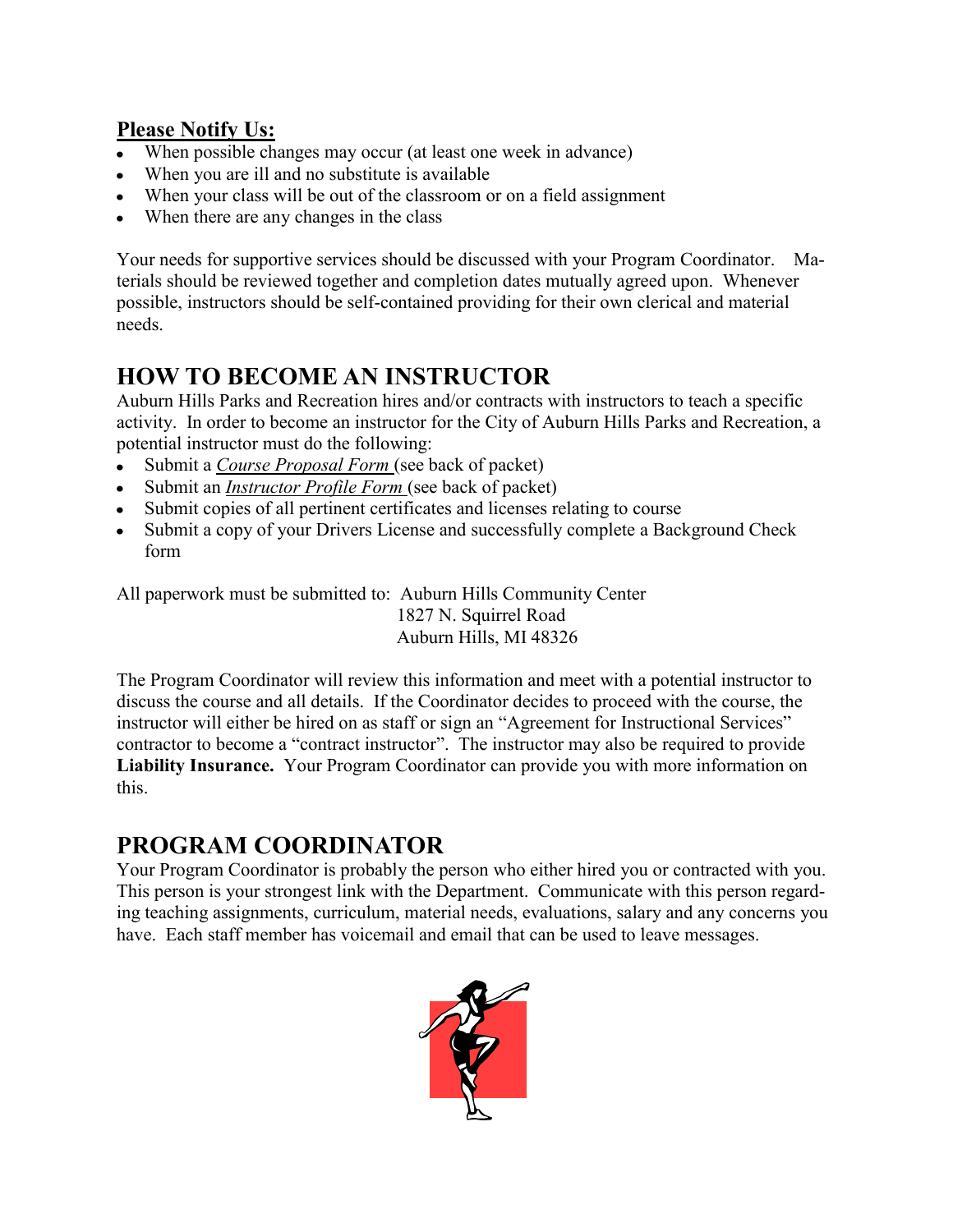# **INSTRUCTOR DUTIES AND RESPONSIBILITIES**

Instructors are hired or contracted to teach a specific skill as related in the course proposal. The instructor must be able to demonstrate the necessary knowledge of classroom management, performance of skill, organization of materials, provide handouts when appropriate and past experience and training in area.

#### **Prior to Class:**

- 1. Instructors should provide the Program Coordinator with:
	- a) Handouts and/or student supply list
	- b) Special room setup and equipment needs
	- c) Substitute list (if applicable)
- 2. When appropriate, the instructor should participate in marketing the program. Note: All promotional material must be approved by your Program Coordinator prior to distribution.
- 3. Instructors should call their Program Coordinator at least 2 days prior to the start of the scheduled class to make sure that the minimum number of participants has been met. *If a course fails to meet the minimum number of participants, it will be canceled, postponed , or possibly adjusted.*
- 4. Visit the classroom or site prior to the start of the class to meet site staff, location of emergency exits, restrooms, etc.

#### **On Day of Class**

- 1. Arrive in a timely manner and be ready for class/students 15 minutes prior to the start of class.
- 2. Participate in special set-ups (i.e. unique equipment and breakdown needs).
- 3. Clean facility prior to exiting.
- 4. Report any damage to facility or equipment to staff on duty
- 5. Immediately report any injuries (participant or instructor ) to staff on duty.
- 6. **Take Attendance-** Check roster to ensure that all participants are properly registered for the class. Please send any student not on your report to the Front Desk Staff to register informing them of the registration procedures. Any participants who are on your roster, but not attending class please notify the Program Coordinator.
- 7. Distribute and collect course evaluations and turn in to Front Desk Staff .
- 8. All schedule changes must be reported to your Program Coordinator and approved in advance.
- 9. Arrange for a substitute in case you cannot make your scheduled class.
- 10. It is recommended that the instructor also:
	- a) Provide class with an introduction letter including goals and a brief personal history including training and experience.
	- b) Provide a syllabus including course introduction, course content and course objectives.

#### **Equipment, Supplies and Care of City Property:**

- Instructors are responsible for their own supplies. There are some general office supplies available. Please return all borrowed supplies, so that other instructors can use them. There is a TV/VCR, a stereo system, and hand weights available. Please coordinate the use of this equipment with your Program Coordinator or Front Desk Staff.
- Use of the photocopier is allowed for instructional material only. Instructors should allow enough time prior to class to utilize the copier.
- Instructors are expected to take prudent care of City of Auburn Hills property, including, but not limited to, special equipment to teach class (i.e. sound system) and the facility. *Please ensure that the equipment and /or facility is left in a usable condition for the next scheduled activity.*

#### **Appearance:**

Cleanliness and neatness of appearance is required of all Community Center personnel. It is also expected of our instructors.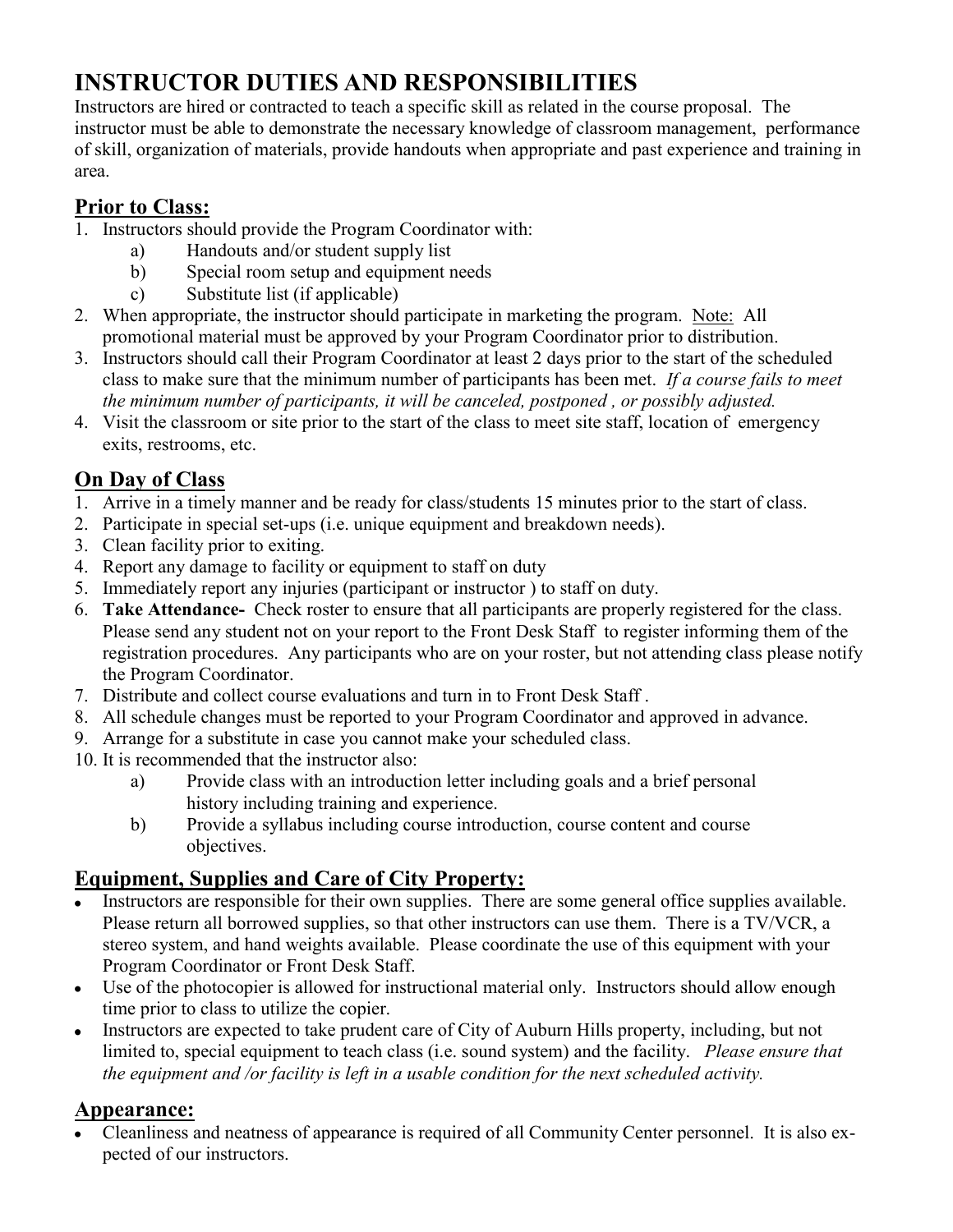# **COURSE REGISTRATION INFORMATION**

Participants must pre-register for all courses. Registration can be done in person at the Community Center or mail-in.

Payment must accompany all registrations (where fees are charged). Registrations will **NOT** be accepted without payment. Acceptable forms of payment include cash, check, Visa and MasterCard

Registration deadlines are generally 5 working days prior to the first day of class.

Students that withdraw from a course before it begins will be charged a \$5.00 administrative fee. The instructor will not be compensated for students that withdraw prior to the class starting.

Students that withdraw from a course after it starts will follow the refund policy established by the Community Center.

*In many cases, instructors are paid a percentage of the course revenue. Therefore, it is in YOUR best interest to be diligent in making sure that only registered students attend your class.*



# **COURSE EVALUATION**

Your Recreation Coordinator should discuss with you his/her policy and expectations for evaluation of your class and your instruction by your students. These evaluations should be an opportunity for feedback and can provide valuable information on program development. Generally, we recommend that each class be evaluated once per quarter.

The *Course Evaluation Form* can be found at the back of this packet. The Front Desk Staff will give you copies of this form prior to your last class. Please ask students to fill out and stress the importance of both positive and negative feedback.

# **STUDENT CONFIDENTIALITY**

Information that identifies or relates to our students should be safeguarded as confidential. Your class roster contains the name and telephone number of students enrolled in your class. Such information is not to be distributed without prior approval and is for the use of the instructor only as it relates to the course.

Please do not allow anyone to look at your class roster and do not discuss your students performance with anyone who does not have a need to know without written authorization from the student or student's parent (if applicable).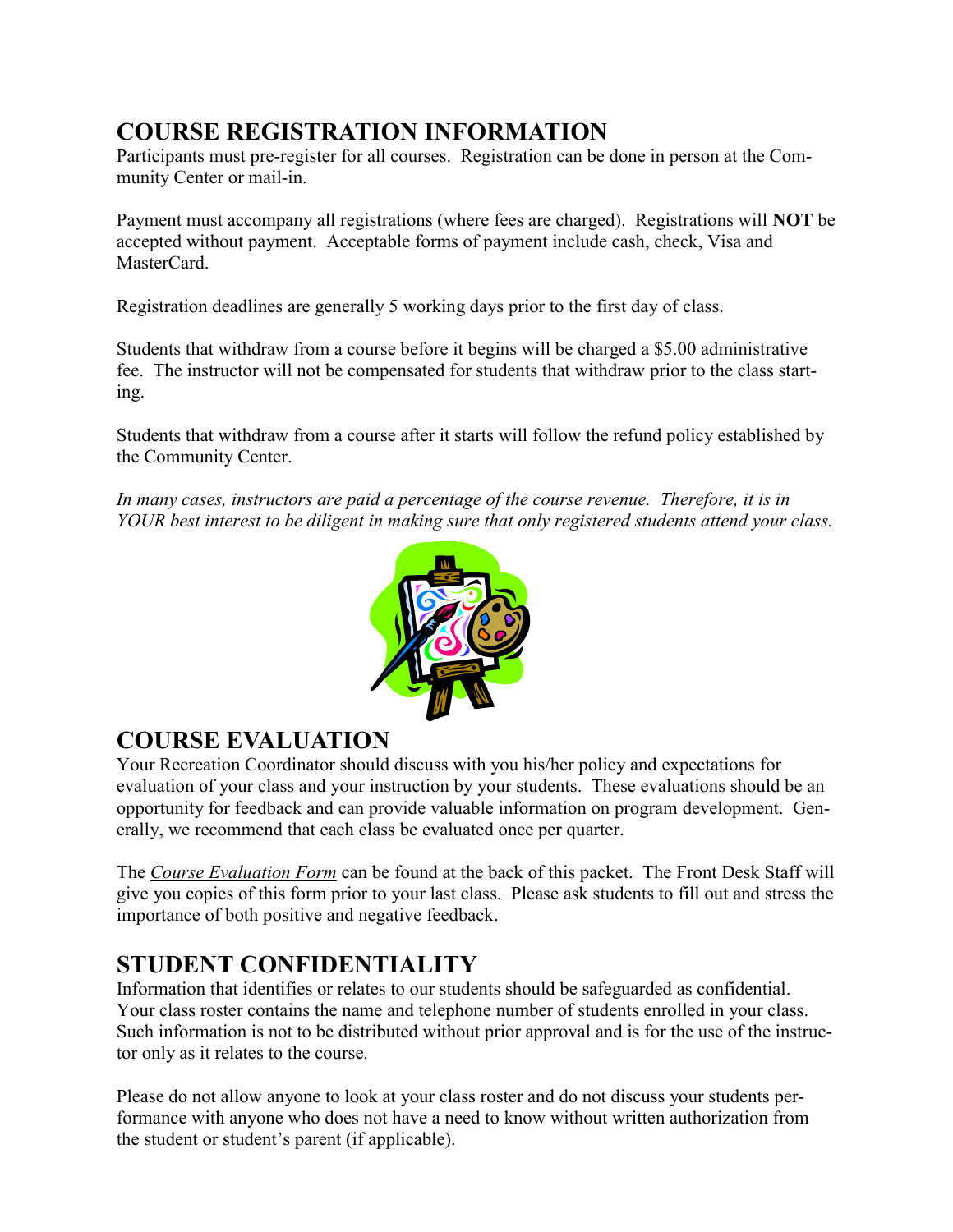# **ABSENCES, SUBSTITUTES & CLASS CANCELLATIONS**

In most situations, if you are ill or unable to teach, your class will be canceled and either a make -up class will be scheduled (usually by extending your class at the end of the scheduled session) or the students will be credited for the class.

If your class can be taught by a substitute instructor (so as to not disrupt the schedule), be prepared by locating a substitute who will work for you. **It is your responsibility to arrange for substitutes for your class.** All substitutes must be approved by your Program Coordinator. Substitutes, who are not currently Independent Contractors with the City of Auburn Hills, must complete all the necessary forms before instructing.

If you are unable to hold your class for any reason you should:

- Notify your Program Coordinator or the main office at  $(248)370-9353$
- Make arrangements with your substitute

In the event that it is not possible to arrange a substitute, it is important to notify the students of the canceled class. At such time, a list of students and their home phones become valuable. **It is your responsibility to notify students of class cancellations of this nature.**

For classes that are canceled due to weather, facility, or other concerns, Auburn Hills Community Center will notify the students.

# **INSTRUCTOR PAYMENT PROCEDURES**

As a "Contract Instructor" you will be paid when all classes have been completed. You will need to submit a detailed invoice.

Auburn Hills Community Center processes paperwork for each instructor at the end of each class. This work is forwarded to the City's Finance Department who will cut the check and mail it directly to you (generally checks take approximately two weeks to get cut).

Your Program Coordinator will evaluate your qualifications and experience to help determine how much City will pay you for your services. Instructors will be paid in one of the following ways:

- Percentage of course revenue
- Flat fee
- Per class wage
- Hourly wage

The City of Auburn Hills will not withhold money for social security or federal income tax. Annual payments to the "Contract Instructor" from the City in excess of \$600 will be reported to the Internal Revenue Service. It is the contractor's responsibility to satisfy any taxes due by the contractor in an appropriate manner.

#### **INCLEMENT WEATHER**

In case of inclement weather, the Community Center has a hotline number you can call. Please contact the Auburn Hills Community Center at (248)364-6714. The Program Coordinator, Instructor, or Community Center Staff will call if class is going to be cancelled.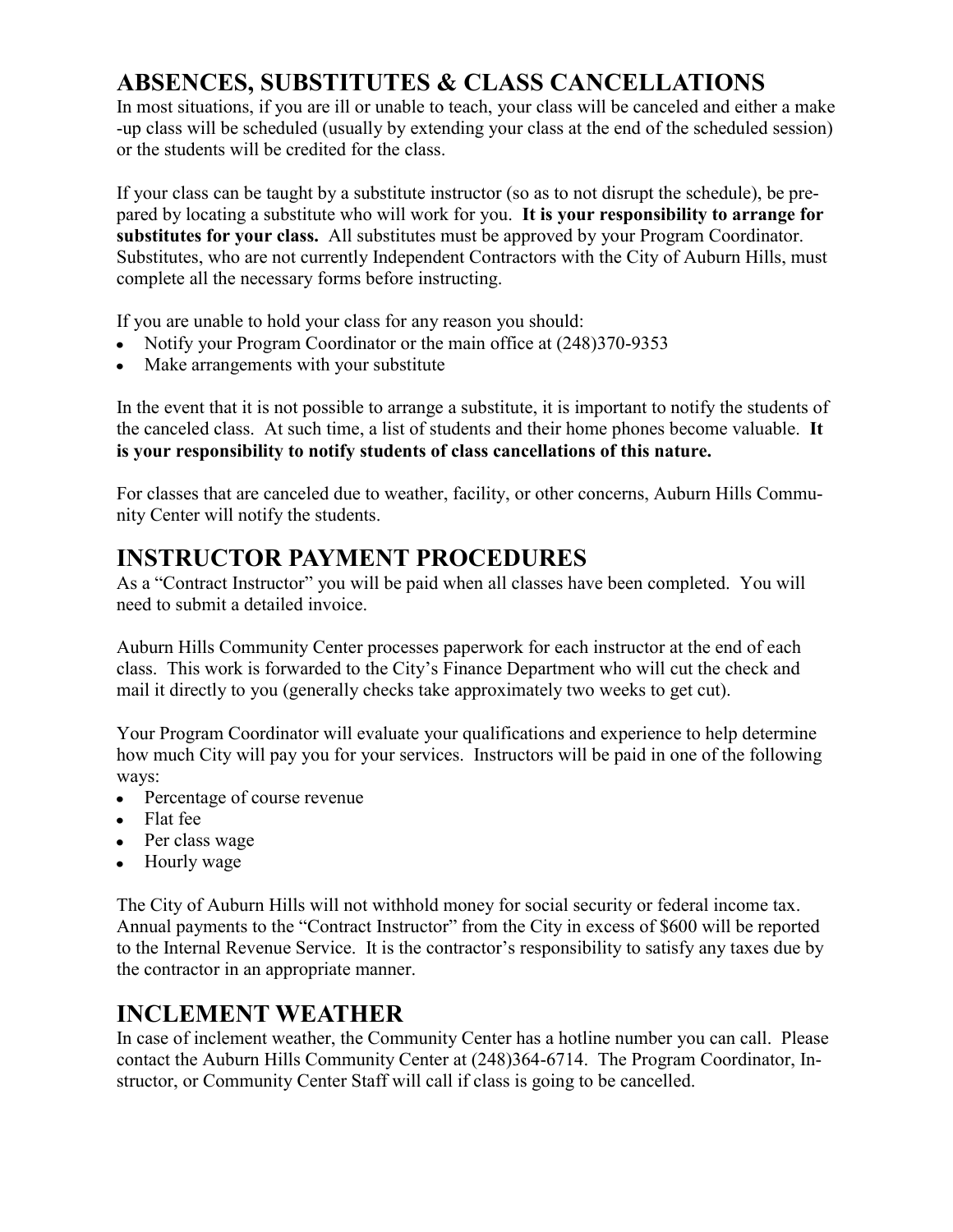# **EMERGENCIES**

Staff and instructors should use common sense first aid procedures in dealing with minor accidents. All accidents and emergencies should be reported immediately to "on site" staff. An *Incident Report* will then be filled out and turned in to the Program Coordinator.

Notify "on site" staff in the event that emergency assistance is required in respect to the following:

- If there is damage to a facility or property and/or there exists the threat of further damage.  $\bullet$
- If there is an immediate threat to the safety of any person.  $\bullet$
- If there is disruption of the normal activities.
- In the event of a personal injury an/or accident involving a staff member or participant.
- In the event of theft of City or personal property.  $\bullet$

When calling 911, be prepared to provide the dispatcher with the following information:

- 1. Nature of problem or situation.
- 2. Location of facility (Auburn Hills Community Center address is 1827 N Squirrel Rd.)
- 3. What is currently being done about the problem or situation
- 4. Stay on line until dispatcher tells you to hang up.
- 5. Whenever possible, have someone meet the Fire/Police who can escort them to where they are needed.

An excellent precaution is to request any student with knowledge of health limitations to advise you privately of his/her situation, what can be expected, what must be done, and whom to notify, etc.

First aid equipment is located in the following locations:

- Front Desk  $\bullet$
- Other facilities– discuss with the Program Coordinator

#### **Fire Alarm:**

- Lead your participants to the nearest exit.
- Direct participants to meet at the Tennis Courts located in front of the Community Center.
- Be sure your participants are out of the building.  $\bullet$
- Use class roster to account for participants  $\bullet$
- DO NOT re-enter the building until appropriate personnel give you permission to do so.
- In case of evacuation where participants are unable to return to the building, make sure the participants that are under 18 years are held in a safe area until parents are able to pick them up

#### **Bomb Threat:**

- Clear the area in an orderly manner  $\bullet$
- Use the same steps as in a fire alarm.
- Call 9-911immediately
- Write down all communication between you and the person making the threat (if applicable)

#### **Tornado:**

- Lead your participants to the nearest shelter.
- Use class roster to account for participants
- Participants that are under 18 years are held in a safe area until parents are able to pick them up
- Remain in shelter until all clear has been issued

#### **Robbery:**

- Do what the perpetrator asks, don't argue or aggravate them.
- Once the perpetrator has left, call 9-911  $\bullet$
- As soon as possible, write a detailed description  $\bullet$ of the events and the individual(s).

#### **Medical Emergency:**

- Locate a phone and call 9-911.  $\bullet$
- $\bullet$ Telephones are located at the Front Desk.
- $\bullet$ For other facilities, please discuss with your Recreation Coordinator.
- Certified individuals should administer  $\bullet$
- immediate first aid.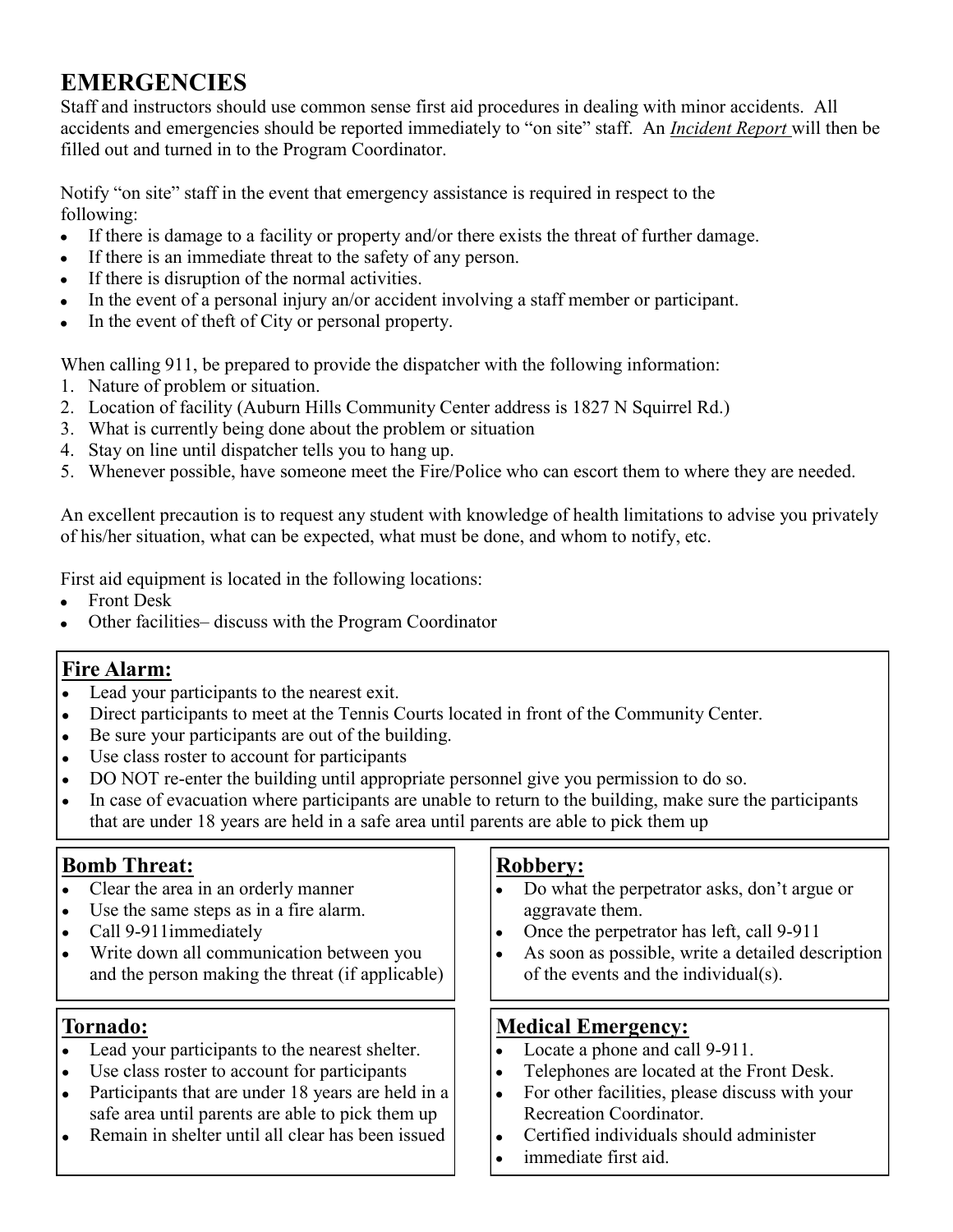## **SAFETY**

Instructors and staff are expected to have concern for the safety and well-being of their participants and themselves.

#### **Demonstrate Your Concern for Safety:**

- Adopt rules and procedures to prevent accidents.
- Communicate knowledge of risk to students and other instructors and staff.
- Communicate safe techniques. Instruct safety properly and in sequence.
- Be properly certified, and keep certifications current including CPR and First Aid training.
- Check for the safety of equipment. Keep work areas safe.
- Follow industrial and professional standards for safety, as well as City and State codes.
- Warn of impending danger.

#### **Behave as a Prudent Risk Manager:**

- Exhibit professional behavior at all times.
- Be well trained and current on all aspects of your teaching responsibilities.
- Be receptive to suggestions and responsive to complaints.
- Enforce rules and regulations.
- Be "liability conscious". Inspect regularly and examine critically.
- Inform your Program Coordinator of any safety concerns or violations.
- Have a clear idea of how you will institute emergency procedures, should they be needed. Where appropriate, practice emergency procedures. Exercise good judgment. Consider implications of leaving assigned post unattended, overloading classes, mainstreaming students before sufficient skills are learned, etc.
- Keep accurate records and complete appropriate forms.
- Review emergency and safety procedures.
- When an accident occurs, be ready to assist if necessary.

#### **Remember, You Are Not Alone:**

- Assigned "on site" staff should be your partner in managing any emergency situation.
- Your Program Coordinator will work with you to correct unsafe situations and can advise you and assist you further with special emergency procedures.
- Your Program Coordinator and "on site" staff should be your partners in creating and maintaining a safe working and learning environment. Make safety a high priority in the program planning and implementation you do with others.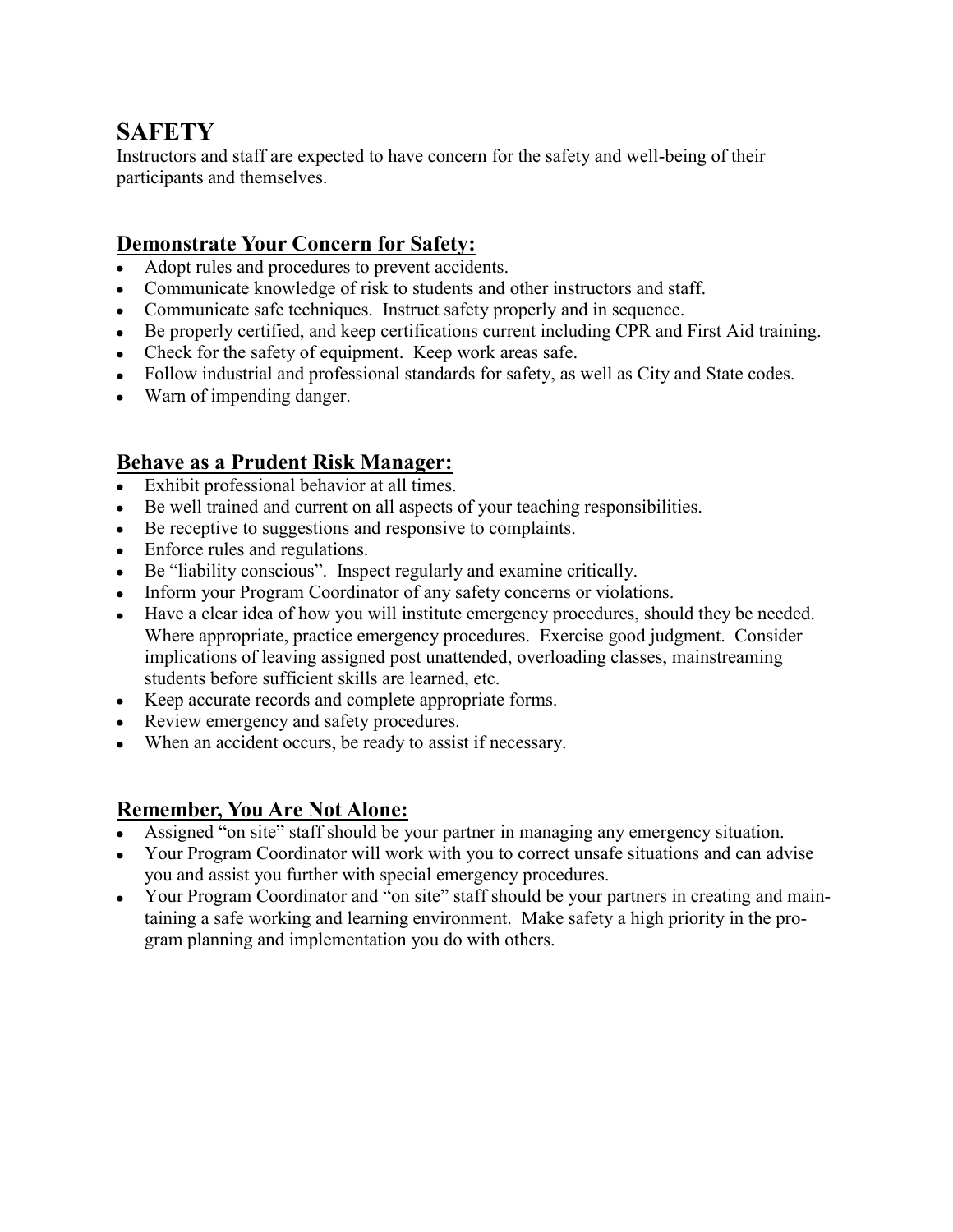# **POLICIES AND PROCEDURES**

#### **Smoking:**

Smoking is prohibited inside the Auburn Hills Community Center. The designated smoking area is located on the east side of Community Center patio.

#### **Promotional Materials:**

All promotional materials (flyers, banners, etc.) must be approved by your Recreation Coordinator before they can be displayed or distributed.

#### **Guests:**

Only registered participants, instructors, and Auburn Hills Parks and Recreation staff are allowed to participate during class time. Substitute instructors may be in the class to familiarize themselves with the students and class routine. Non-participants are not allowed in the class during class time.





**SERVICE . COMMUNITY . PRIDE . TEAMWORK**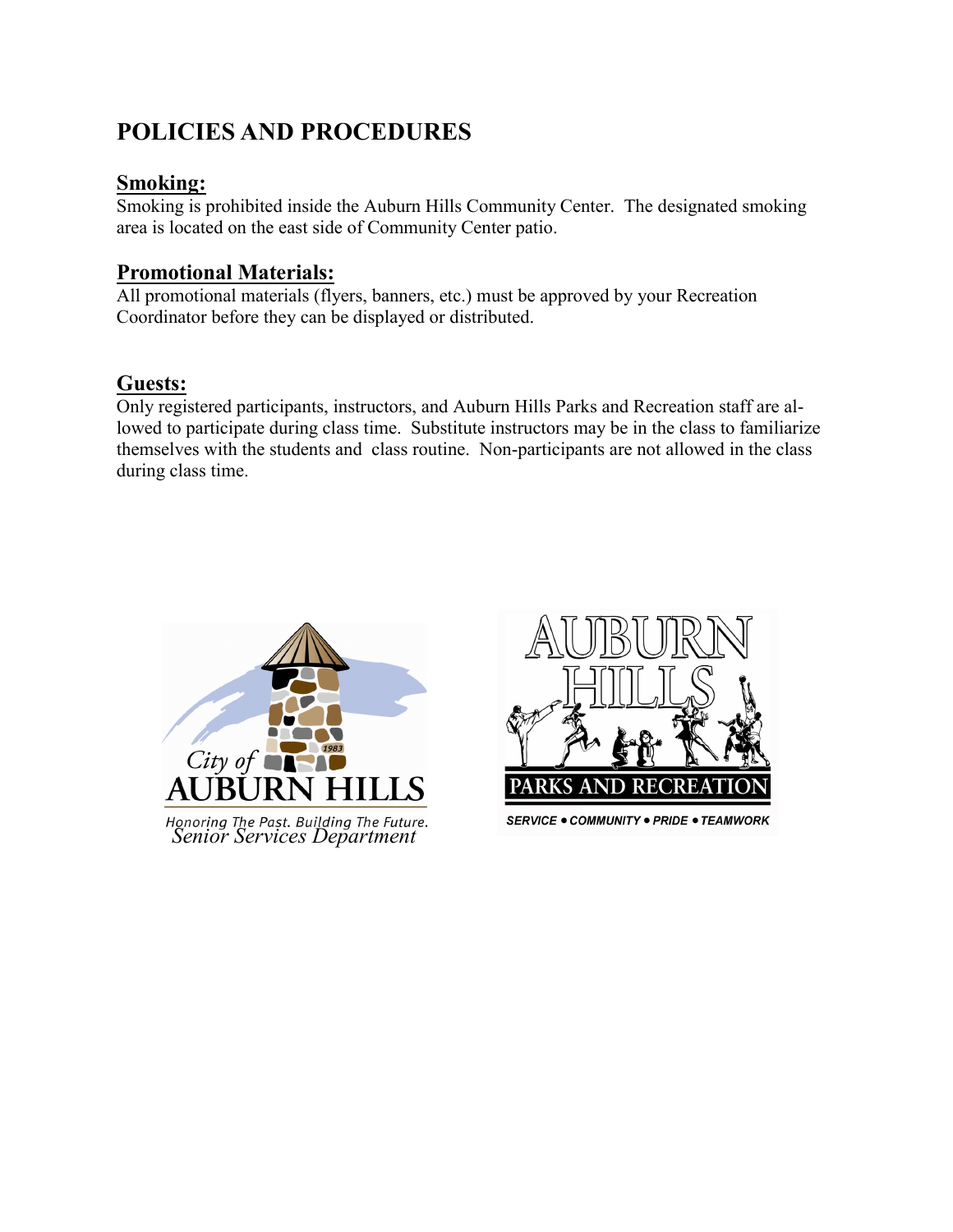

## **Auburn Hills Parks & Recreation Program Evaluation**



**Please take a few moments of your time to complete this survey and return it to the address listed below. We read each one of these and your comments will help us provide you quality programs and activities. We hope that you will continue to participate in the many opportunities available through the City of Auburn Hills Recreation Department.**

| Location <b>Manual Contract Contract Contract Contract Contract Contract Contract Contract Contract Contract Contract Contract Contract Contract Contract Contract Contract Contract Contract Contract Contract Contract Contrac</b> |                                                                                                                                                                                                                                    |                                                                                             |                                                                          |                                                                                                                                                                                                                                                                                                                                                                                                                                            |
|--------------------------------------------------------------------------------------------------------------------------------------------------------------------------------------------------------------------------------------|------------------------------------------------------------------------------------------------------------------------------------------------------------------------------------------------------------------------------------|---------------------------------------------------------------------------------------------|--------------------------------------------------------------------------|--------------------------------------------------------------------------------------------------------------------------------------------------------------------------------------------------------------------------------------------------------------------------------------------------------------------------------------------------------------------------------------------------------------------------------------------|
| <b>Recreation Department</b><br><b>Registration Process</b><br>Communication                                                                                                                                                         | Excellent<br>Excellent                                                                                                                                                                                                             |                                                                                             |                                                                          |                                                                                                                                                                                                                                                                                                                                                                                                                                            |
| Com-                                                                                                                                                                                                                                 |                                                                                                                                                                                                                                    |                                                                                             |                                                                          |                                                                                                                                                                                                                                                                                                                                                                                                                                            |
| Instructor:<br>Overall<br>Enthusiasm<br>Qualifications<br>Knowledge of Subject<br>Communication<br>Initiative                                                                                                                        | Excellent<br>Excellent_____<br>Excellent<br>Excellent                                                                                                                                                                              | Good<br>$\text{Good}$<br>$\text{Good}$<br>Good_______<br>$Good$ <sub>________</sub><br>Good | Fair_______<br>Fair_______<br>Fair______<br>Fair<br>Fair<br>Fair<br>Fair | Poor______<br>$\underbrace{\begin{array}{c} \text{Poor}\xrightarrow{\hspace{0.5cm}} \\ \text{Poor}\xrightarrow{\hspace{0.5cm}} \\ \end{array}}$<br>Poor<br>Poor<br>Poor                                                                                                                                                                                                                                                                    |
|                                                                                                                                                                                                                                      |                                                                                                                                                                                                                                    |                                                                                             |                                                                          |                                                                                                                                                                                                                                                                                                                                                                                                                                            |
| <b>Class:</b><br>Size of Class<br>Length of Class<br>Location<br>Fee<br>Day & Time of Class                                                                                                                                          | Excellent_____<br>Excellent                                                                                                                                                                                                        | $\text{Good}$<br>$\text{Good}$<br>Good                                                      | Fair________<br>Fair______<br>Fair $\frac{1}{2}$                         | $Poor$ <sub>_______</sub><br>$\begin{picture}(20,20) \put(0,0){\dashbox{0.5}(5,0){ }} \put(15,0){\circle{1}} \put(15,0){\circle{1}} \put(15,0){\circle{1}} \put(15,0){\circle{1}} \put(15,0){\circle{1}} \put(15,0){\circle{1}} \put(15,0){\circle{1}} \put(15,0){\circle{1}} \put(15,0){\circle{1}} \put(15,0){\circle{1}} \put(15,0){\circle{1}} \put(15,0){\circle{1}} \put(15,0){\circle{1}} \put(15,0){\circle{1}} \put(15,0$<br>Poor |
|                                                                                                                                                                                                                                      |                                                                                                                                                                                                                                    |                                                                                             |                                                                          |                                                                                                                                                                                                                                                                                                                                                                                                                                            |
| Would you recommend this program to someone?                                                                                                                                                                                         |                                                                                                                                                                                                                                    | $Yes$ <sub>__________</sub>                                                                 |                                                                          |                                                                                                                                                                                                                                                                                                                                                                                                                                            |
|                                                                                                                                                                                                                                      | <b>Comments:</b> Production of the contract of the contract of the contract of the contract of the contract of the contract of the contract of the contract of the contract of the contract of the contract of the contract of the |                                                                                             |                                                                          |                                                                                                                                                                                                                                                                                                                                                                                                                                            |
| How did you find out about the class?                                                                                                                                                                                                | Flyer____________Quarterly Auburn Hills Review___________ Word of Mouth__________                                                                                                                                                  |                                                                                             |                                                                          | Other                                                                                                                                                                                                                                                                                                                                                                                                                                      |
|                                                                                                                                                                                                                                      | Please list the personal benefits you or your child received by participating in this program?                                                                                                                                     |                                                                                             |                                                                          |                                                                                                                                                                                                                                                                                                                                                                                                                                            |
|                                                                                                                                                                                                                                      |                                                                                                                                                                                                                                    |                                                                                             |                                                                          |                                                                                                                                                                                                                                                                                                                                                                                                                                            |
|                                                                                                                                                                                                                                      | Do you have any suggestions for improvement or general comments?                                                                                                                                                                   |                                                                                             |                                                                          |                                                                                                                                                                                                                                                                                                                                                                                                                                            |
|                                                                                                                                                                                                                                      |                                                                                                                                                                                                                                    |                                                                                             |                                                                          |                                                                                                                                                                                                                                                                                                                                                                                                                                            |
|                                                                                                                                                                                                                                      |                                                                                                                                                                                                                                    |                                                                                             |                                                                          |                                                                                                                                                                                                                                                                                                                                                                                                                                            |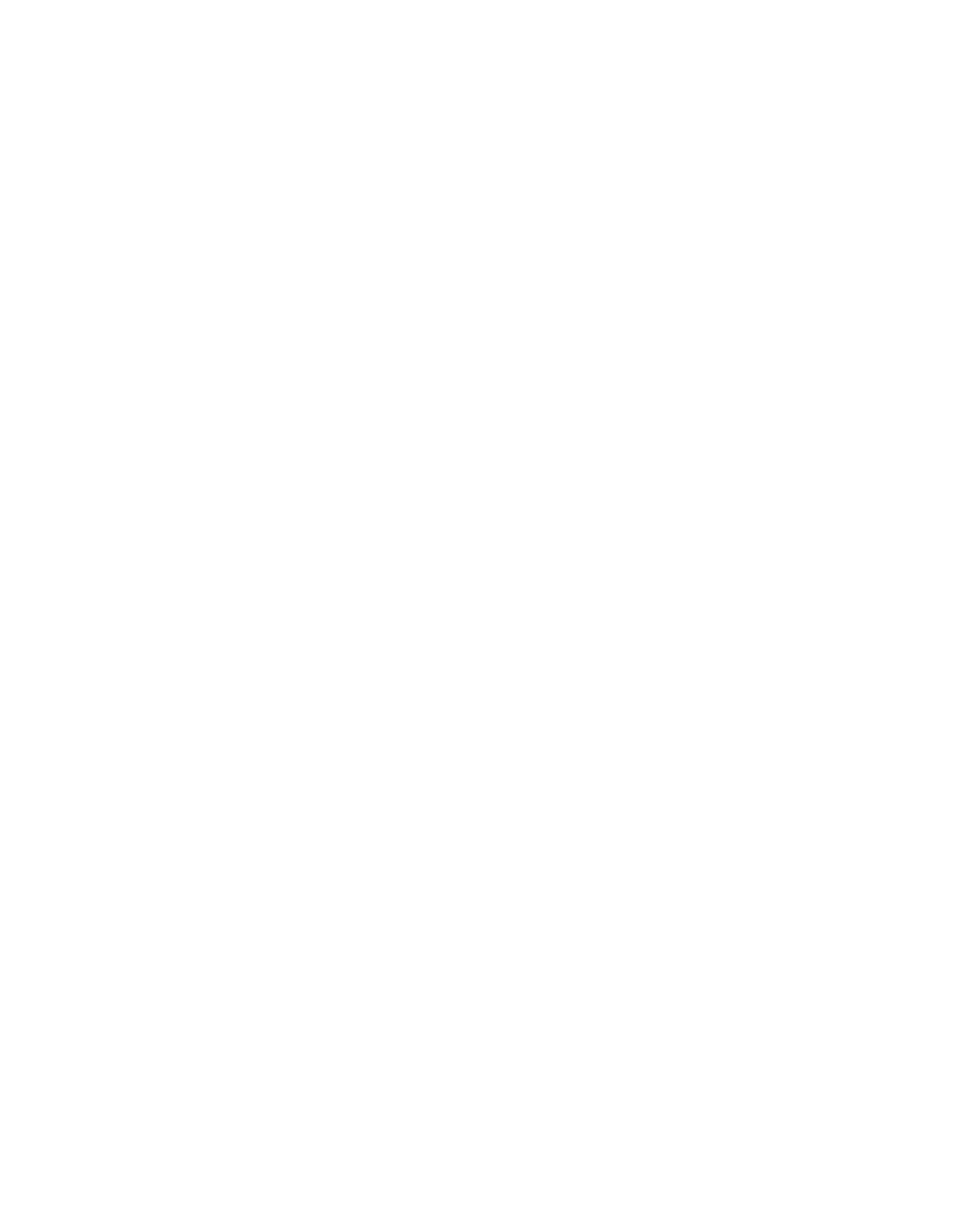

# **AUBURN HILLS COMMUNITY CENTER**

# **INSTRUCTOR PROFILE**



| Name:            |                |
|------------------|----------------|
| Mailing Address: |                |
| City:            | Zip:<br>State: |
| Day Phone: (     | Eve Phone: (   |
| Email:           |                |

\*\*\*\*You may use an additional sheet or make copies of this form if necessary\*\*\*\*

**List all CERTIFICATIONS/LICENSES that you hold related to your Course Proposal (please attach copies)**

| Title | <b>Issue Date</b> | <b>Expiration Date</b> | <b>Brief Description</b> |
|-------|-------------------|------------------------|--------------------------|
|       |                   |                        |                          |
|       |                   |                        |                          |
|       |                   |                        |                          |

**List your EXPERIENCE related to your Course Proposal beginning with the most recent**

| Dates | Course | Location | Pay Rate |
|-------|--------|----------|----------|
|       |        |          |          |
|       |        |          |          |
|       |        |          |          |
|       |        |          |          |

**List your REFERENCES related to your Course Proposal** 

| Name | Position | Organization | Phone |
|------|----------|--------------|-------|
|      |          |              |       |
|      |          |              |       |
|      |          |              |       |

**List any additional CERTIFICATIONS/LICENSES that you hold**

| Title | <b>Issued Date</b> | <b>Expiration Date</b> | <b>Brief Description</b> |
|-------|--------------------|------------------------|--------------------------|
|       |                    |                        |                          |
|       |                    |                        |                          |
|       |                    |                        |                          |

**Emergency Contacts (who we should contact in case something happens to you).**

| Name | Phone | Relationship |
|------|-------|--------------|
|      |       |              |
|      |       |              |
|      |       |              |

**———OVER———**